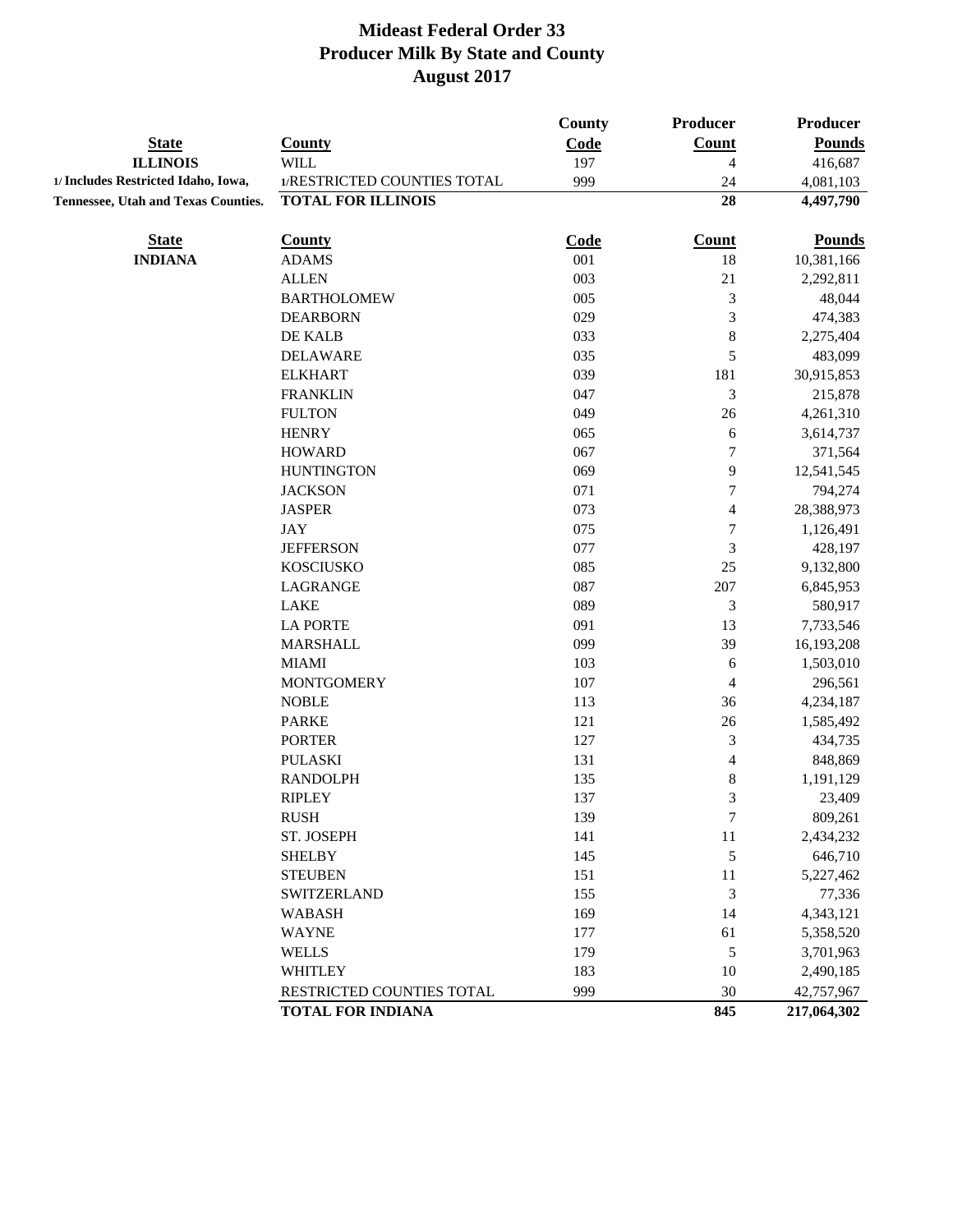|                 |                           | <b>County</b> | Producer                 | <b>Producer</b> |
|-----------------|---------------------------|---------------|--------------------------|-----------------|
| <b>State</b>    | <b>County</b>             | Code          | Count                    | <b>Pounds</b>   |
| <b>KENTUCKY</b> | <b>BRACKEN</b>            | 023           | 4                        | 127,907         |
|                 | <b>CHRISTIAN</b>          | 047           | $\overline{7}$           | 188,336         |
|                 | <b>MASON</b>              | 161           | 3                        | 321,388         |
|                 | <b>TODD</b>               | 219           | 8                        | 314,935         |
|                 | WASHINGTON                | 229           | 3                        | 34,525          |
|                 | RESTRICTED COUNTIES TOTAL | 999           | 11                       | 263,439         |
|                 | <b>TOTAL FOR KENTUCKY</b> |               | 36                       | 1,250,530       |
|                 |                           |               |                          |                 |
|                 |                           | <b>County</b> | Producer                 | <b>Producer</b> |
| <b>State</b>    | <b>County</b>             | Code          | <b>Count</b>             | <b>Pounds</b>   |
| <b>MARYLAND</b> | <b>GARRETT</b>            | 023           | 44                       | 3,101,034       |
|                 | <b>TOTAL FOR MARYLAND</b> |               | 44                       | 3,101,034       |
|                 |                           | County        | Producer                 | <b>Producer</b> |
| <b>State</b>    | <b>County</b>             | Code          | Count                    | <b>Pounds</b>   |
| <b>MICHIGAN</b> | <b>ALCONA</b>             | 001           | 5                        | 1,969,607       |
|                 | <b>ALGER</b>              | 003           | $\overline{\mathcal{L}}$ | 244,302         |
|                 | <b>ALLEGAN</b>            | 005           | 58                       | 34,522,086      |
|                 | <b>ALPENA</b>             | 007           | 32                       | 6,410,575       |
|                 | <b>ARENAC</b>             | 011           | $20\,$                   | 8,852,347       |
|                 | <b>BARRY</b>              | 015           | 25                       | 25,858,969      |
|                 | <b>BAY</b>                | 017           | 5                        | 1,936,070       |
|                 | <b>BERRIEN</b>            | 021           | 8                        | 2,728,094       |
|                 | <b>BRANCH</b>             | 023           | 18                       | 5,603,924       |
|                 | <b>CALHOUN</b>            | 025           | $20\,$                   | 10,249,328      |
|                 | CASS                      | 027           | 3                        | 601,549         |
|                 | <b>CHARLEVOIX</b>         | 029           | $\overline{4}$           | 917,078         |
|                 | <b>CHEBOYGAN</b>          | 031           | 3                        |                 |
|                 |                           |               |                          | 614,054         |
|                 | <b>CHIPPEWA</b>           | 033           | 7                        | 834,743         |
|                 | <b>CLARE</b>              | 035           | 25                       | 5,091,265       |
|                 | <b>CLINTON</b>            | 037           | 49                       | 71,296,399      |
|                 | <b>DELTA</b>              | 041           | 4                        | 465,172         |
|                 | <b>EATON</b>              | 045           | 24                       | 1,848,064       |
|                 | <b>GENESEE</b>            | 049           | 7                        | 1,736,650       |
|                 | <b>GLADWIN</b>            | 051           | $\boldsymbol{7}$         | 2,239,521       |
|                 | <b>GRATIOT</b>            | 057           | 34                       | 72,282,663      |
|                 | <b>HILLSDALE</b>          | 059           | $26\,$                   | 7,957,677       |
|                 | <b>HURON</b>              | 063           | $62\,$                   | 89,521,986      |
|                 | <b>INGHAM</b>             | 065           | $22\,$                   | 8,947,824       |
|                 | <b>IONIA</b>              | 067           | 45                       | 35,902,898      |
|                 | <b>IOSCO</b>              | 069           | 13                       | 3,832,188       |
|                 | <b>ISABELLA</b>           | 073           | 38                       | 20,380,739      |
|                 | <b>JACKSON</b>            | 075           | 15                       | 6,617,657       |
|                 | <b>KALAMAZOO</b>          | 077           | $\overline{7}$           | 14,545,671      |
|                 | <b>KENT</b>               | 081           | $28\,$                   | 17,518,893      |
|                 | <b>LAPEER</b>             | 087           | 28                       | 3,645,435       |
|                 | LEELANAU                  | 089           | 4                        | 220,777         |
|                 | <b>LENAWEE</b>            | 091           | 24                       | 27,689,151      |
|                 | <b>LIVINGSTON</b>         | 093           | 11                       | 4,942,104       |
|                 | <b>MACOMB</b>             | 099           | $\overline{\mathcal{L}}$ | 315,038         |
|                 | <b>MARQUETTE</b>          | 103           | 3                        | 204,373         |
|                 | <b>MASON</b>              | 105           | 15                       | 4,985,620       |
|                 | <b>MECOSTA</b>            | 107           | 18                       | 6,623,494       |
|                 | <b>MENOMINEE</b>          | 109           | 13                       | 2,278,764       |
|                 |                           |               |                          |                 |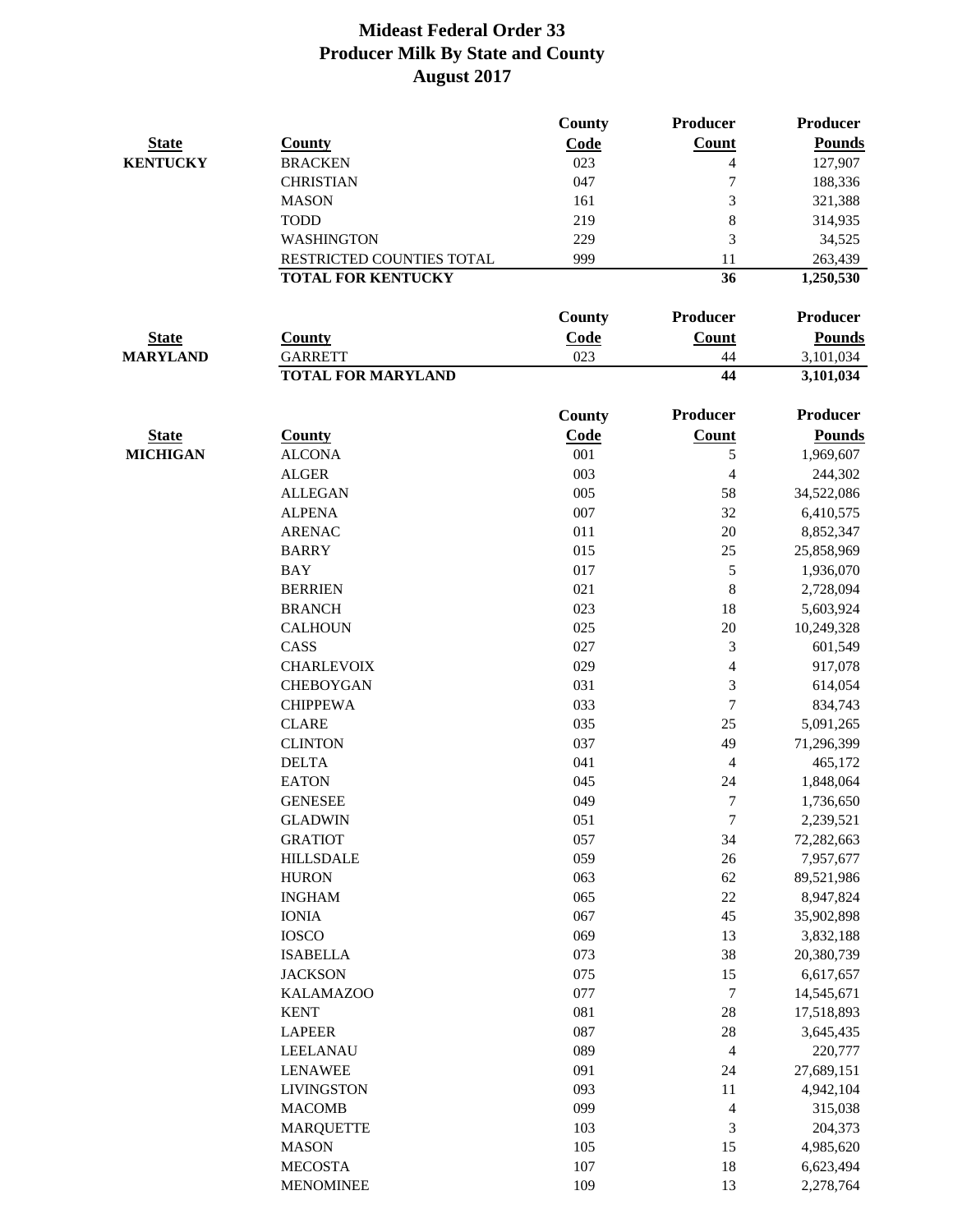|                             |                              | <b>County</b>      |                 | <b>Producer</b> |
|-----------------------------|------------------------------|--------------------|-----------------|-----------------|
| <b>State</b>                | <b>County</b>                | Code               | <b>Count</b>    | <b>Pounds</b>   |
| <b>MICHIGAN</b>             | <b>MIDLAND</b>               | 111                | 3               | 1,925,527       |
|                             | <b>MISSAUKEE</b>             | 113                | 41              | 50,230,125      |
|                             | <b>MONTCALM</b>              | 117                | 50              | 21,011,009      |
|                             | <b>MONTMORENCY</b>           | 119                | 6               | 935,784         |
|                             | <b>MUSKEGON</b>              | 121                | 15              | 16,996,056      |
|                             | <b>NEWAYGO</b>               | 123                | 43              | 20,592,253      |
|                             | <b>OCEANA</b>                | 127                | 7               | 1,016,295       |
|                             | <b>OGEMAW</b>                | 129                | 37              | 14,557,964      |
|                             | <b>OSCEOLA</b>               | 133                | 34              | 17,902,497      |
|                             | <b>OSCODA</b>                | 135                | 12              | 929,149         |
|                             | <b>OTTAWA</b>                | 139                | 58              | 64,716,829      |
|                             | PRESQUE ISLE                 | 141                | $\,8\,$         | 1,104,371       |
|                             | <b>SAGINAW</b>               | 145                | 15              | 5,709,821       |
|                             | <b>ST. CLAIR</b>             | 147                | $11\,$          | 1,971,408       |
|                             | ST. JOSEPH                   | 149                | 24              | 10,067,702      |
|                             | <b>SANILAC</b>               | 151                | 87              | 58,775,440      |
|                             | <b>SHIAWASSEE</b>            | 155                | 17              | 5,274,786       |
|                             | <b>TUSCOLA</b>               | 157                | 40              | 30,122,085      |
|                             | VAN BUREN                    | 159                | 11              | 8,244,040       |
|                             | WASHTENAW                    | 161                | 18              | 3,765,109       |
|                             | <b>WEXFORD</b>               | 165                | 12              | 1,212,181       |
|                             | RESTRICTED COUNTIES TOTAL    | 999                | 18              | 4,410,807       |
|                             | <b>TOTAL FOR MICHIGAN</b>    |                    | 1,305           | 853,903,987     |
|                             |                              | <b>County</b>      | <b>Producer</b> | <b>Producer</b> |
| <b>State</b>                | <b>County</b>                | Code               | <b>Count</b>    | <b>Pounds</b>   |
| <b>NEW YORK</b>             | <b>CATTARAUGUS</b>           | 009                | 54              | 17,610,892      |
|                             | <b>CHAUTAUQUA</b>            | 013                | 110             | 28,074,939      |
|                             | <b>CHEMUNG</b>               | 015                | 4               | 1,150,489       |
|                             | <b>ERIE</b>                  | 029                | 13              | 3,325,874       |
|                             | <b>LIVINGSTON</b>            | 051                | 7               | 11,826,912      |
|                             | <b>SCHUYLER</b>              | 097                | 3               | 1,940,425       |
|                             | <b>TOMPKINS</b>              | 109                | 6               | 743,460         |
|                             | <b>WYOMING</b>               | 121                | 10              | 25,573,360      |
|                             | RESTRICTED COUNTIES TOTAL    | 999                | 11              | 11,678,553      |
|                             | <b>TOTAL FOR NEW YORK</b>    |                    | 218             | 101,924,904     |
|                             |                              |                    | <b>Producer</b> | Producer        |
|                             |                              |                    | <b>Count</b>    | <b>Pounds</b>   |
| <b>State</b><br><b>OHIO</b> | <b>County</b>                | <b>Code</b><br>001 | 12              | 881,064         |
|                             | <b>ADAMS</b><br><b>ALLEN</b> | 003                | 3               |                 |
|                             |                              | 005                |                 | 587,487         |
|                             | <b>ASHLAND</b>               | 007                | 53              | 15,980,236      |
|                             | <b>ASHTABULA</b>             |                    | 28              | 6,474,607       |
|                             | <b>ATHENS</b>                | 009                | 3               | 249,751         |
|                             | <b>AUGLAIZE</b>              | 011                | 36              | 7,253,700       |
|                             | <b>BELMONT</b>               | 013                | 10              | 935,245         |
|                             | <b>BROWN</b>                 | 015                | 5               | 254,130         |
|                             | <b>BUTLER</b>                | 017                | 3               | 90,659          |
|                             | CARROLL                      | 019                | 26              | 2,493,359       |
|                             | <b>CHAMPAIGN</b>             | 021                | 9               | 1,087,803       |
|                             | <b>CLARK</b>                 | 023                | 3               | 6,760,247       |
|                             | <b>COLUMBIANA</b>            | 029                | 74<br>25        | 15,179,790      |
|                             | COSHOCTON                    | 031                |                 | 2,821,069       |

CRAWFORD 033 8 3,283,566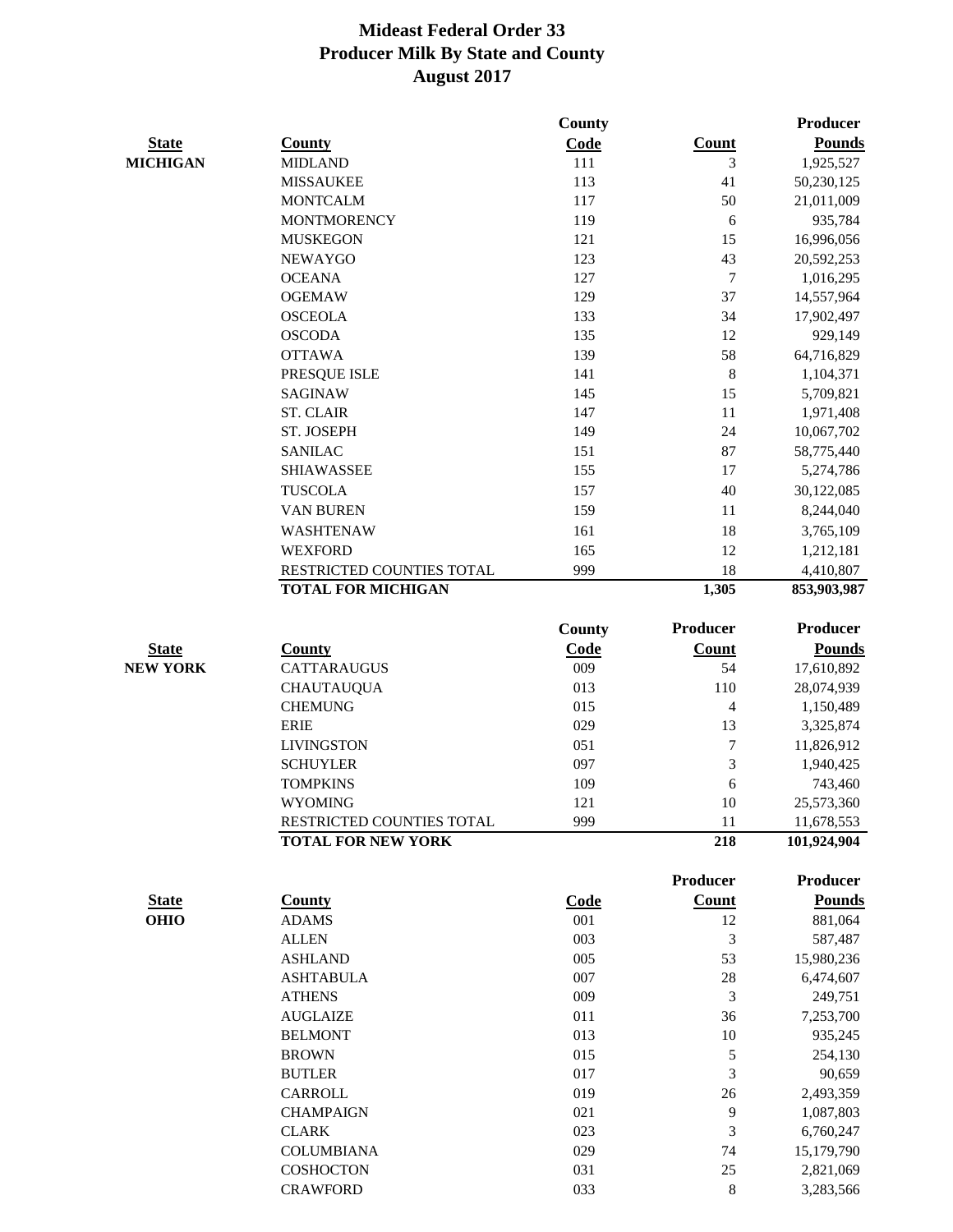|              |                                 |      | Producer                | Producer               |
|--------------|---------------------------------|------|-------------------------|------------------------|
| <b>State</b> | <b>County</b>                   | Code | Count                   | <b>Pounds</b>          |
| <b>OHIO</b>  | <b>DARKE</b>                    | 037  | 37                      | 9,246,626              |
|              | <b>DEFIANCE</b>                 | 039  | 6                       | 9,093,917              |
|              | <b>DELAWARE</b>                 | 041  | 4                       | 287,567                |
|              | <b>FAIRFIELD</b>                | 045  | 9                       | 553,825                |
|              | <b>FULTON</b>                   | 051  | $\,8$                   | 4,179,967              |
|              | <b>GALLIA</b>                   | 053  | 3                       | 59,077                 |
|              | <b>GEAUGA</b>                   | 055  | 49                      | 4,627,378              |
|              | <b>GREENE</b>                   | 057  | 4                       | 1,214,529              |
|              | <b>GUERNSEY</b>                 | 059  | $\mathfrak{Z}$          | 177,513                |
|              | <b>HANCOCK</b>                  | 063  | $\mathfrak{Z}$          | 1,616,598              |
|              | <b>HARDIN</b>                   | 065  | 9                       | 14,490,802             |
|              | <b>HARRISON</b>                 | 067  | 6                       | 482,951                |
|              | <b>HENRY</b>                    | 069  | 3                       | 3,721,651              |
|              | <b>HIGHLAND</b>                 | 071  | 18                      | 1,023,175              |
|              | <b>HOLMES</b>                   | 075  | 168                     | 14,379,306             |
|              | <b>HURON</b>                    | 077  | 46                      | 6,790,320              |
|              | <b>JACKSON</b>                  | 079  | $\overline{\mathbf{4}}$ | 72,247                 |
|              | <b>JEFFERSON</b>                | 081  | $\boldsymbol{7}$        | 683,702                |
|              | <b>KNOX</b>                     | 083  | 29                      | 8,621,821              |
|              | <b>LICKING</b>                  | 089  | 12                      | 6,436,858              |
|              | <b>LOGAN</b>                    | 091  | 25                      | 4,659,355              |
|              | <b>LORAIN</b>                   | 093  | 14                      | 1,866,701              |
|              | <b>MADISON</b>                  | 097  | $\,8\,$                 | 16,242,992             |
|              | <b>MAHONING</b>                 | 099  | $28\,$                  | 6,942,622              |
|              | <b>MARION</b>                   | 101  | 5                       | 9,653,373              |
|              | <b>MEDINA</b>                   | 103  | $27\,$                  | 3,813,641              |
|              | <b>MEIGS</b>                    | 105  | 6                       | 446,755                |
|              | <b>MERCER</b>                   | 107  | 91                      | 30,280,314             |
|              | <b>MIAMI</b>                    | 109  | 10                      | 1,068,470              |
|              | <b>MONROE</b>                   | 111  | 10                      | 698,218                |
|              | <b>MORGAN</b>                   | 115  | $\boldsymbol{7}$        | 1,457,870              |
|              | <b>MORROW</b>                   | 117  | 8                       |                        |
|              | <b>MUSKINGUM</b>                | 119  | 13                      | 2,476,346<br>1,190,686 |
|              | <b>PAULDING</b>                 | 125  | 5                       |                        |
|              |                                 |      |                         | 9,569,680              |
|              | <b>PERRY</b><br><b>PICKAWAY</b> | 127  | 3                       | 321,306                |
|              |                                 | 129  | 4                       | 392,535                |
|              | <b>PIKE</b>                     | 131  | 7<br>11                 | 172,020                |
|              | <b>PORTAGE</b>                  | 133  |                         | 3,227,419              |
|              | <b>PREBLE</b>                   | 135  | $\overline{9}$          | 1,427,301              |
|              | <b>PUTNAM</b>                   | 137  | 11                      | 3,514,157              |
|              | <b>RICHLAND</b>                 | 139  | 105                     | 12,050,642             |
|              | <b>ROSS</b>                     | 141  | $\mathfrak{Z}$          | 150,605                |
|              | <b>SANDUSKY</b>                 | 143  | $\,8\,$                 | 789,474                |
|              | <b>SENECA</b>                   | 147  | 3                       | 785,320                |
|              | <b>SHELBY</b>                   | 149  | 43                      | 11,334,287             |
|              | <b>STARK</b>                    | 151  | 69                      | 16,279,305             |
|              | <b>TRUMBULL</b>                 | 155  | 25                      | 4,386,904              |
|              | TUSCAWARAS                      | 157  | 136                     | 11,924,717             |
|              | <b>UNION</b>                    | 159  | $\,8$                   | 1,013,075              |
|              | VAN WERT                        | 161  | 6                       | 5,018,024              |
|              | <b>WASHINGTON</b>               | 167  | 18                      | 2,965,098              |